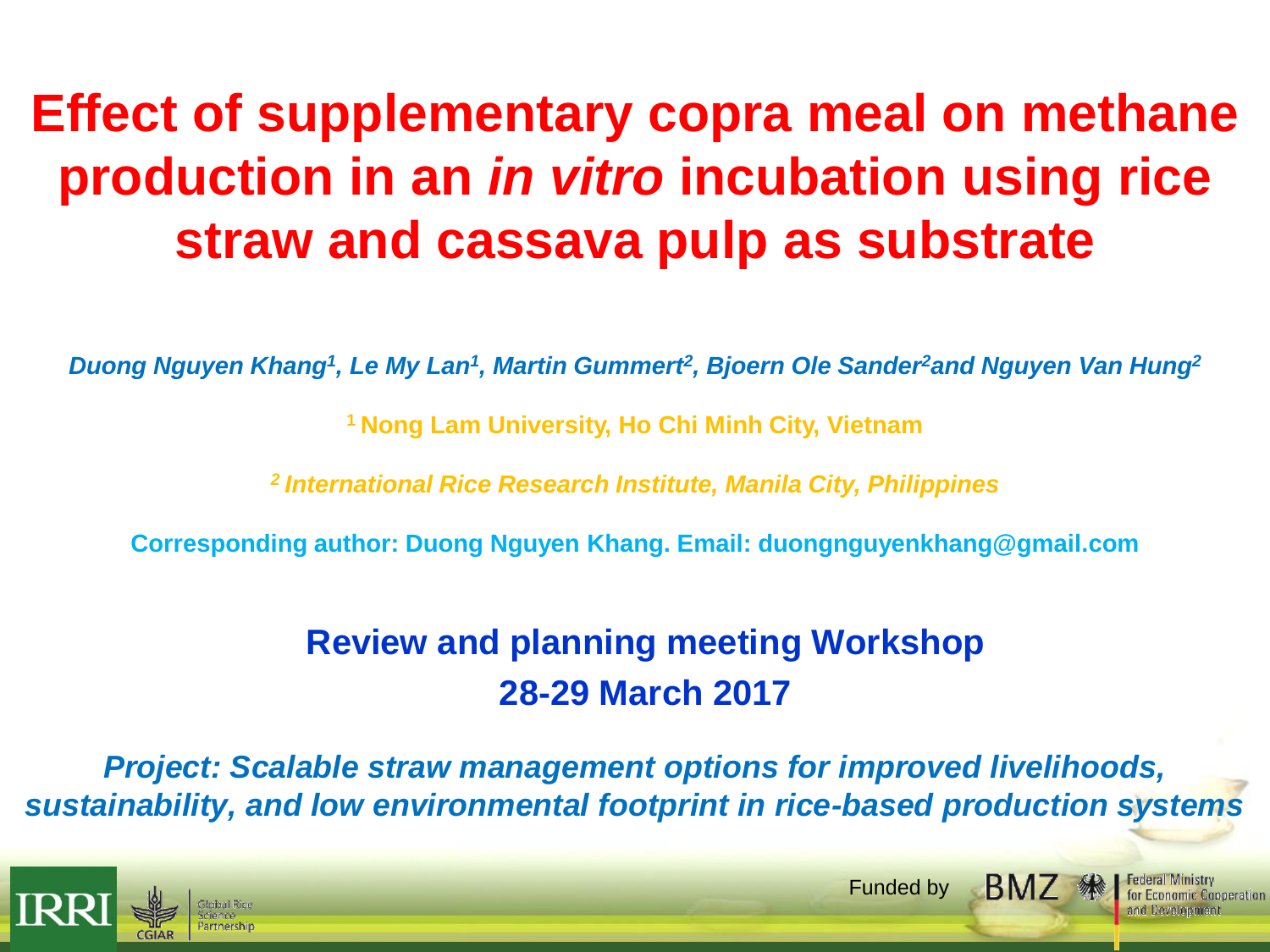## **Introductions**

- **Slow and limited ruminal degradation of carbohydrates, low content of nitrogen are main deficiencies of rice straw, affecting its value as feed for ruminants (Van Soest, 2006) and more produce rumen methane**
- **Oil in copra meal is particularly efficient in defaunating rumen and reducing methane production. Adding copra meal to the diet gives comparable decreases in CH<sup>4</sup> to refined coconut oil**
- **Aims to convert calves into quality beef or heifers and reduce methane production by using rice straw basal diets supplemented copra meal**

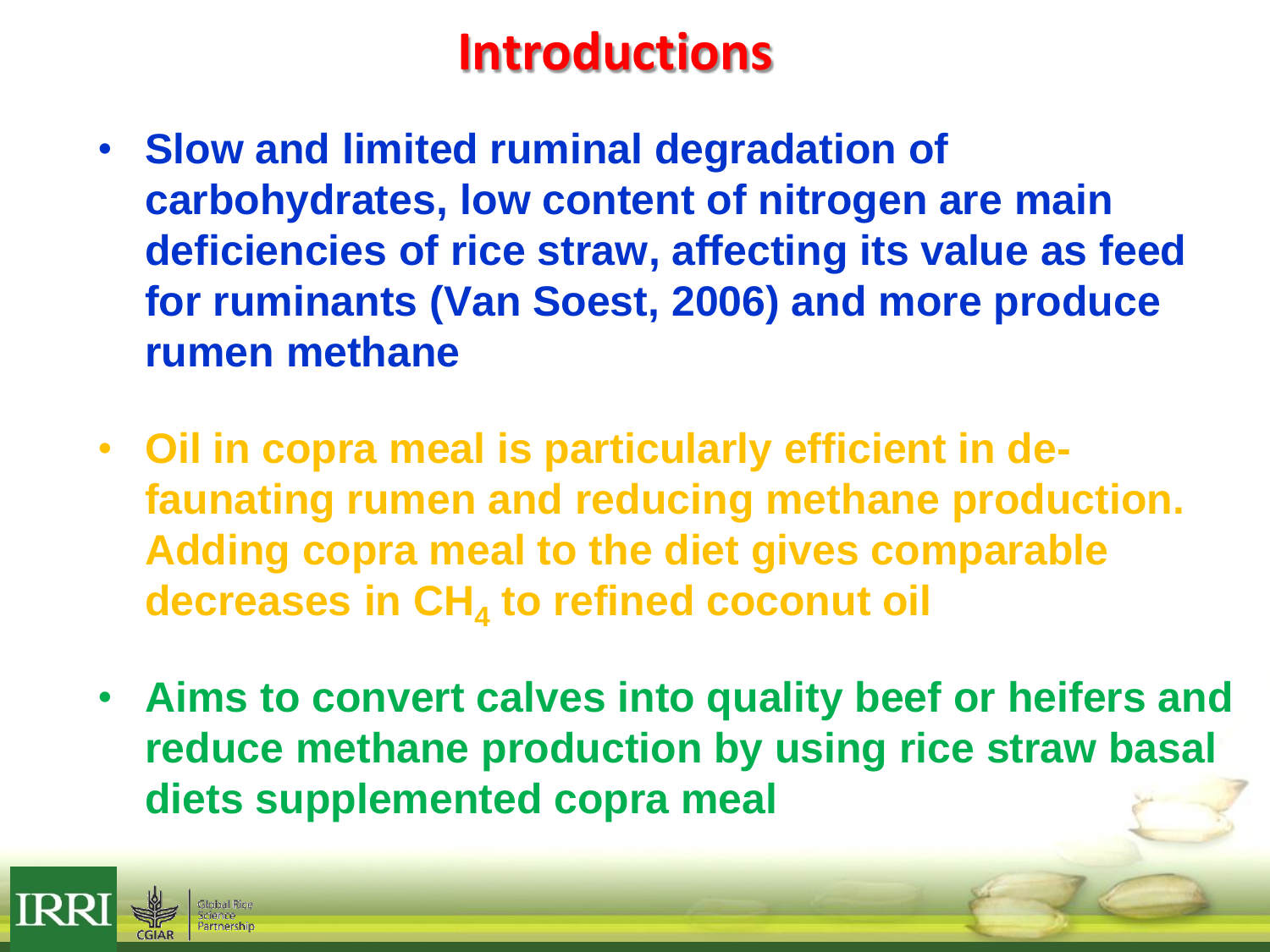# **Methodology of research**

- *In-vitro* **procedure will be described by Sangkhom Inthapanya et al. (2011)**
- **Experiment was arranged as a 3\*3 factorial design with 9 treatments and 4 repetitions.** 
	- **First factor was ratio of rice straw and cassava pulp with 80:20, 60:40 and 40:60**
	- **Second factor was copra meal supplementation with 0, 2 and 4% of diet DM**

#### *Data collection and analysis*

- **Gas volume will be measured by water displacement**
- **Methane percentage will be measured by Gasboard 3800E**
- **DM and N will be determined according to AOAC (1990)**
- **Ammonia concentration was measured by Kjeldahl method**
- **VFAs concentration assessed by gas chromaatograph as described by Erwin et al. ([1961](http://www.tandfonline.com/doi/full/10.1080/1828051X.2016.1249420))**

**• Number protozoa total was counted by microscope with manificationally of 40 times**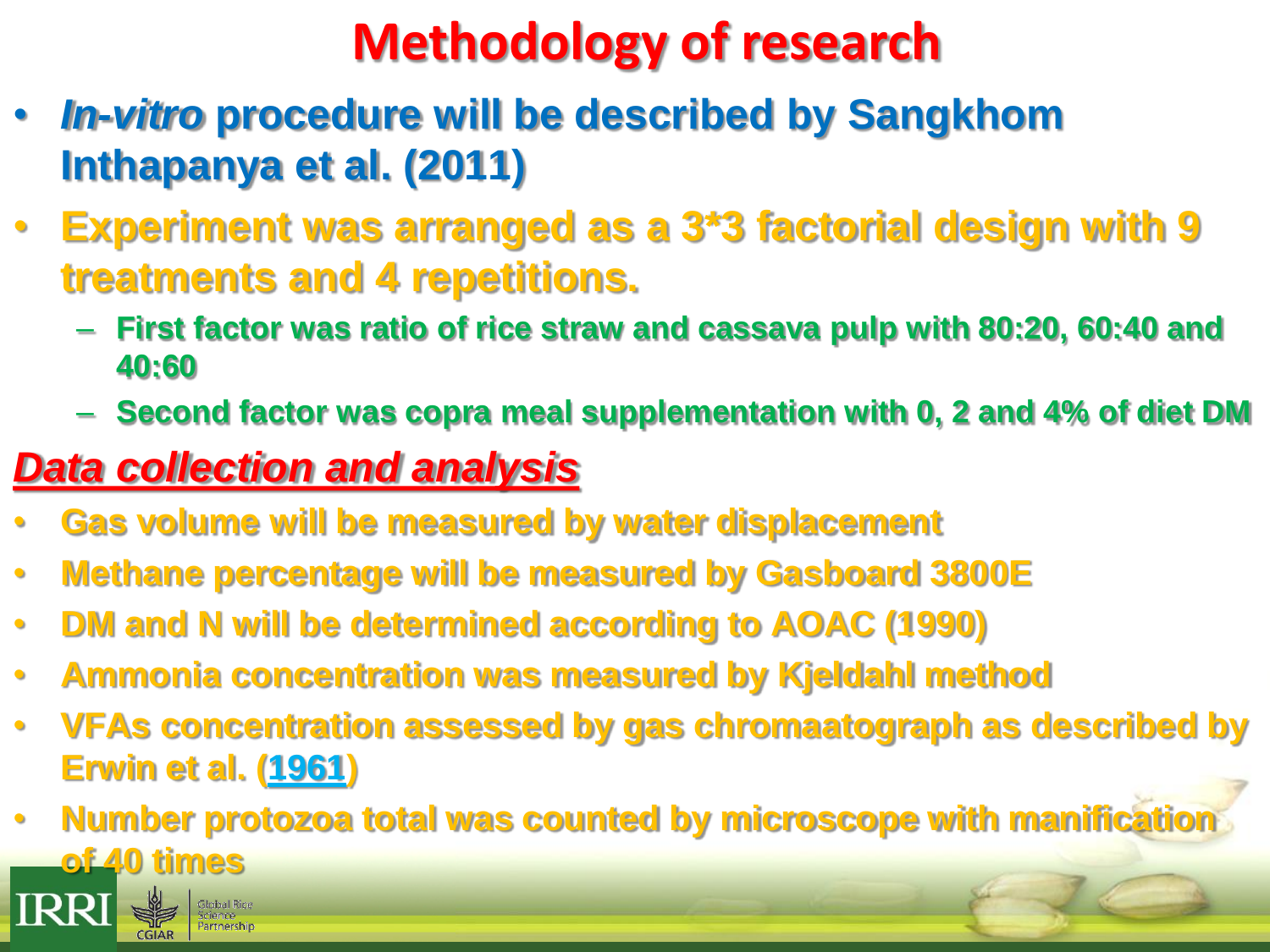### **Table 1. Gas production, percentage of methane in gas according the lengths of incubation**

| Rice straw: Cassava pulp<br>$(\%)$ | 40:60            |                | 60:40                   |             |                | 80:20                   |                  |                |                         |
|------------------------------------|------------------|----------------|-------------------------|-------------|----------------|-------------------------|------------------|----------------|-------------------------|
| Copra meal (%)                     | $\boldsymbol{0}$ | 2 <sup>1</sup> | $\overline{\mathbf{4}}$ | $\mathbf 0$ | 2 <sup>2</sup> | $\overline{\mathbf{4}}$ | $\boldsymbol{0}$ | $\overline{2}$ | $\overline{\mathbf{4}}$ |
| <b>Gas production, ml</b>          |                  |                |                         |             |                |                         |                  |                |                         |
| $0 - 6$ hours                      | 500              | 450            | 350                     | 450         | 300            | 350                     | 500              | 350            | 500                     |
| $6 - 12$ hours                     | 150              | 200            | 200                     | 300         | 100            | 250                     | 250              | 150            | 200                     |
| $12 - 24$ hours                    | 350              | 300            | 350                     | 400         | 350            | 350                     | 400              | 450            | 400                     |
| $24 - 48$ hours                    | 150              | 150            | 150                     | 250         | 250            | 300                     | 300              | 150            | 250                     |
| <b>Total</b>                       | 1,150            | 1,100          | 1,050                   | 1,400       | 1,000          | 1,250                   | 1,450            | 1,100          | 1,350                   |
| Methane, ml/g                      |                  |                |                         |             |                |                         |                  |                |                         |
| $0 - 6$ hours                      | 41.90            | 32.67          | 21.32                   | 38.12       | 22.95          | 28.60                   | 45.60            | 29.23          | 43.85                   |
| $6 - 12$ hours                     | 15.02            | 15.80          | 17.58                   | 27.93       | 7.94           | 21.65                   | 23.90            | 13.68          | 18.18                   |
| $12 - 24$ hours                    | 36.61            | 26.16          | 35.14                   | 39.80       | 31.19          | 34.02                   | 43.04            | 48.24          | 39.68                   |
| $24 - 48$ hours                    | 28.08            | 26.10          |                         | 26.76 32.53 | 27.90          | 36.72                   | 58.02            | 21.86          | 43.98                   |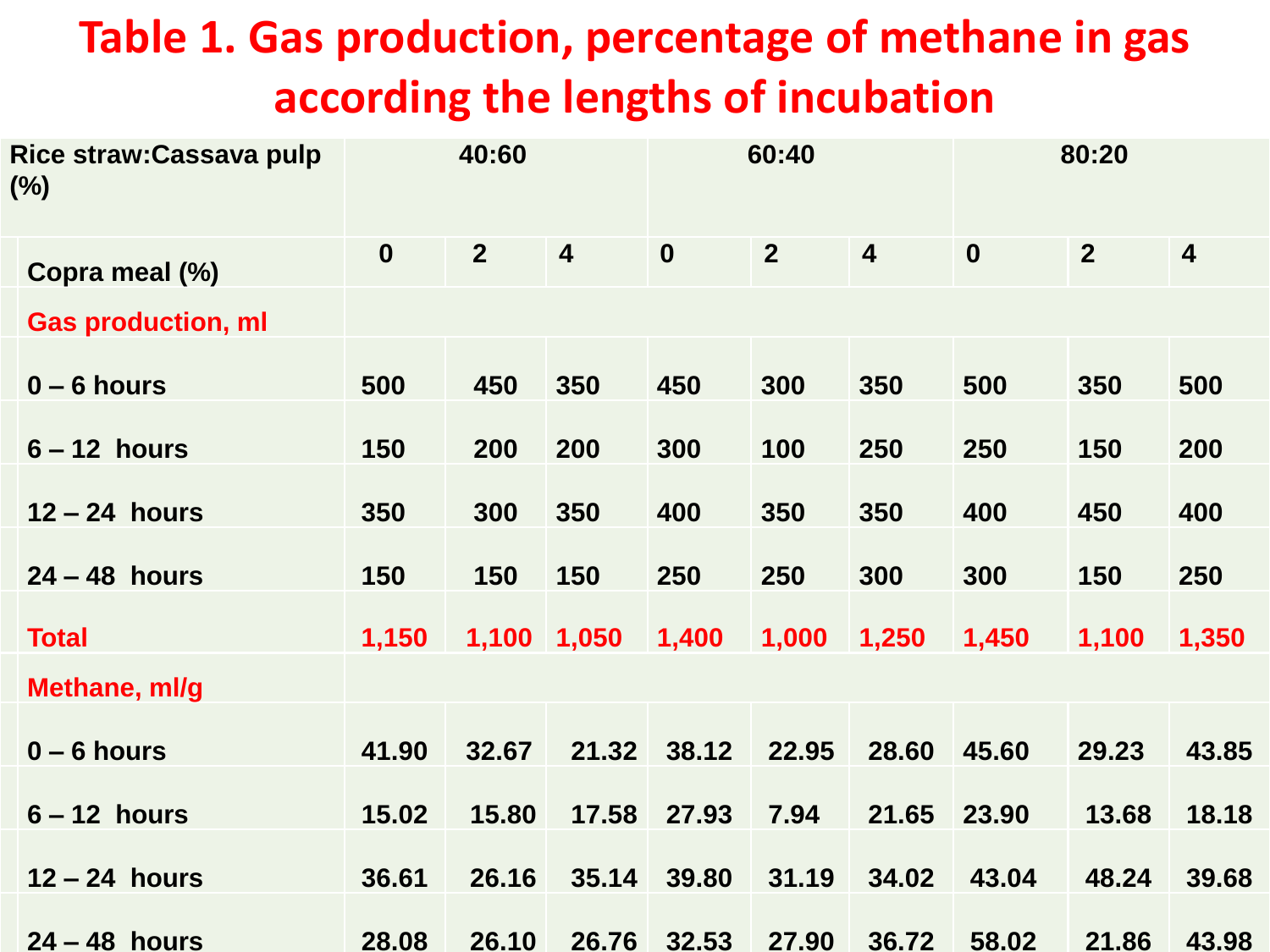**Table 2. Gas production, percentage of methane in the gas according the ratio of rice straw and cassava pulp and copra meal supplementation**

| <b>Measurements</b> | <b>Rice Straw:cassava</b><br>pulp (%DM) |                   |       | <b>SEM</b> | P          | <b>Copra meal (% DM)</b> |                |                         | <b>SEM</b> | P     | $P_{1*2}$ |
|---------------------|-----------------------------------------|-------------------|-------|------------|------------|--------------------------|----------------|-------------------------|------------|-------|-----------|
|                     | 80:20                                   | 60:40             | 40:60 |            |            | $\boldsymbol{0}$         | $\overline{2}$ | $\overline{\mathbf{4}}$ |            |       |           |
| Total gas, ml       | 620                                     | 623               | 693   |            | 5.02 0.013 | 727                      | 567            | 643                     | 4.81       | 0.000 | 0.004     |
| Methane, %          | 8.77                                    | 7.68              | 9.13  | 4.45       | 0.02       | 9.14                     | 7.98           | 8.46                    | 2.65       | 0.086 | 0.994     |
| Methane, ml/g       |                                         | 21.54 23.29 28.62 |       |            | 5.22 0.011 | 28.7                     | 20.25          | 24.5                    | 6.87       | 0.003 | 0.657     |

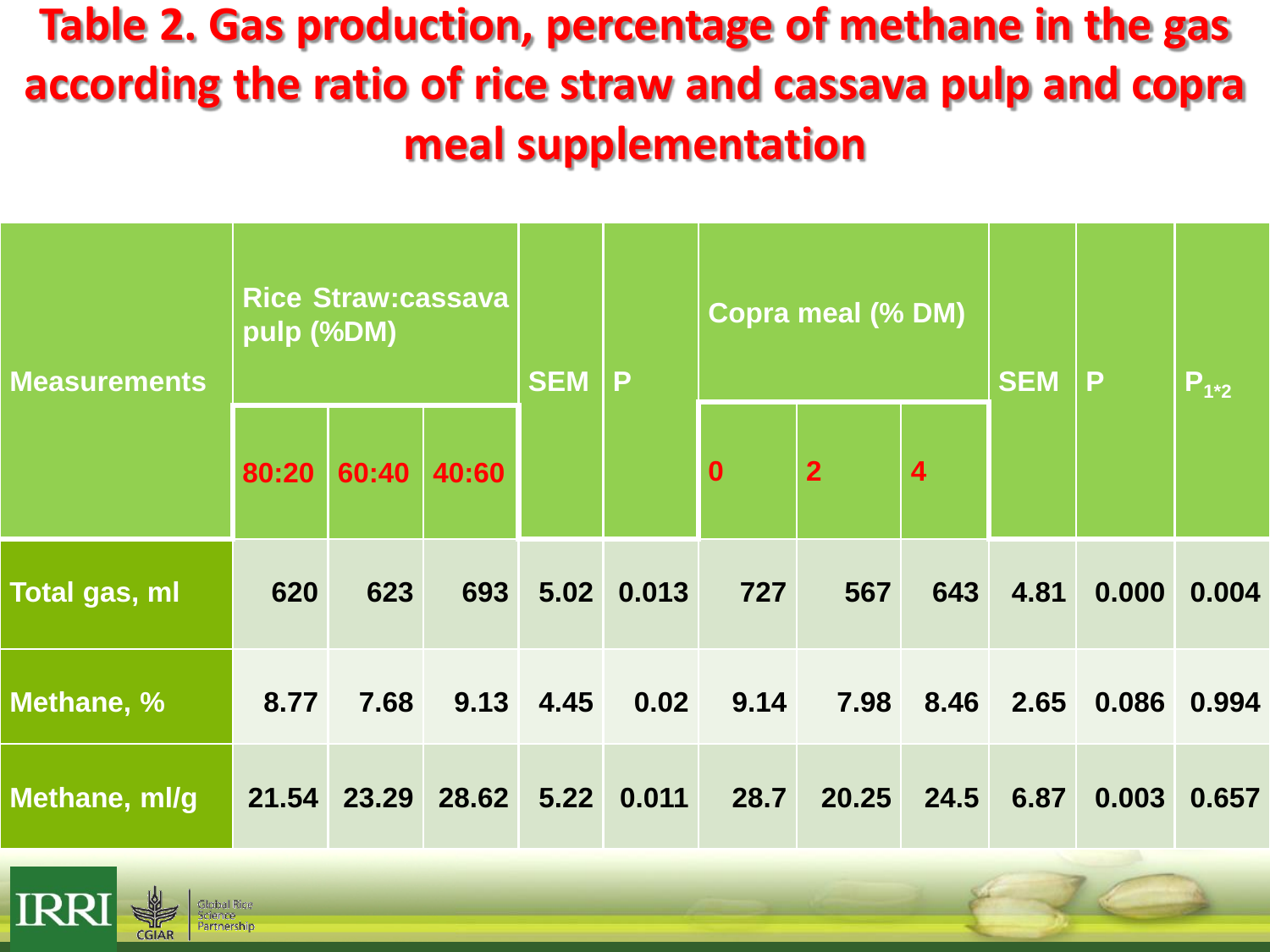### **Table 3. Mean values for ammonia, VFAs and protozoa number according the lengths of incubation**

| Rice straw: Cassava pulp (%)         | 40:60    |       |          | 60:40 | 80:20 |                  |  |
|--------------------------------------|----------|-------|----------|-------|-------|------------------|--|
| Copra meal (%)                       | $\bf{0}$ | 4     | $\bf{0}$ | 4     | 0     | $\boldsymbol{4}$ |  |
| $NH4$ , mg%                          | 60.07    | 62.27 | 69.33    | 65.07 | 59.93 | 57.87            |  |
| VFA, mg%                             | 79.35    | 81.05 | 83.95    | 80.80 | 78.25 | 76.80            |  |
| Protozoa (x10 <sup>5</sup> cells/ml) | 0.79     | 0.82  | 0.78     | 0.81  | 0.81  | 0.77             |  |

### **Table 4. Mean values for pH, ammonia, VFAs and protozoa number according the ratio of rice straw**

| <b>Measurements</b> | <b>Rice straw:Cassava</b><br>pulp (% DM)                                   |       |       | <b>SEM</b> | $\mathsf{P}$ | <b>Copra meal (% DM)</b> |       |       | <b>SEM</b> | l P   | $P_{1*2}$ |
|---------------------|----------------------------------------------------------------------------|-------|-------|------------|--------------|--------------------------|-------|-------|------------|-------|-----------|
|                     | $\overline{2}$<br>60:40<br>40:60<br>$\overline{4}$<br>$\mathbf 0$<br>80:20 |       |       |            |              |                          |       |       |            |       |           |
| pH                  | 5.83                                                                       | 5.71  | 5.58  | 3.75       | 0.034        | 5.67                     | 5.75  | 5.69  | 0.45       | 0.64  | 0.091     |
| NH3, mgN/l          | 57.87                                                                      | 69.33 | 60.07 | 18.51      | 0.000        | 59.93                    | 65.07 | 62.27 | 3.3        | 0.05  | 0.244     |
| <b>VFAs, mM</b>     | 76.80                                                                      | 83.95 | 79.35 | 21.96      | 0.000        | 78.25                    | 80.80 | 81.05 | 4.02       | 0.028 | 0.273     |
|                     |                                                                            |       |       |            |              |                          |       |       |            |       |           |

**Protozoa, x10<sup>5</sup> cel/ml 0.82 0.78 0.97 2.48 0.099 0.81 0.81 0.77 3.28 0.051 0.001**